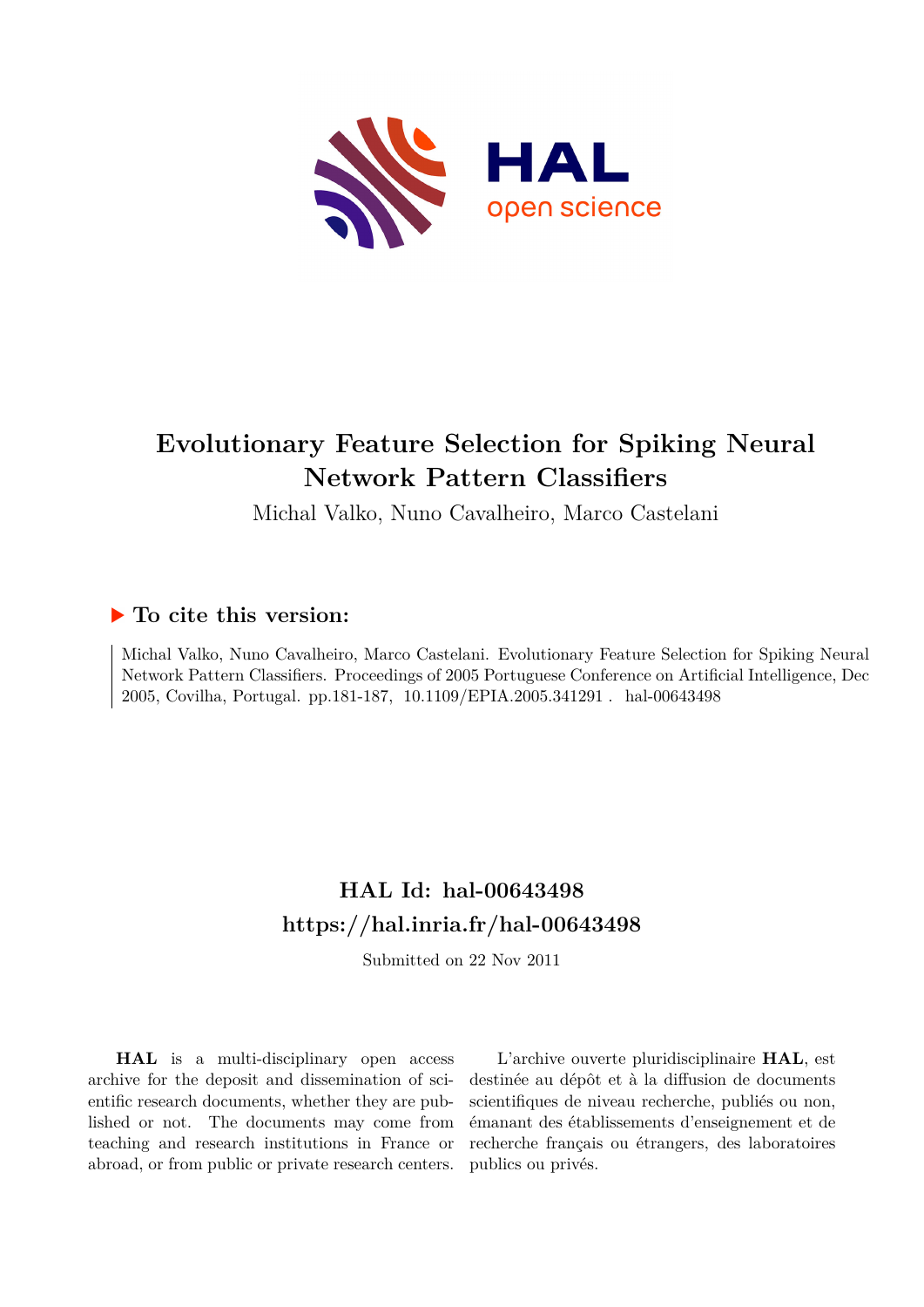# Evolutionary Feature Selection for Spiking Neural Network Pattern Classifiers

Michal Valko

Department of Artificial Intelligence, Institute of Applied Informatics, Faculty of Mathematics, Physics and Informatics, Comenius University, 842 48 Bratislava, Slovakia Email: michal@cs.pitt.edu

Nuno C. Marques CENTRIA, Departmento de Informatica, Faculdade de Ciencias e Tecnologia, University Nova de Lisboa, Quinta da Torre, 2829-516 Caparica, Portugal Email: nmm@di.fct.unl.pt

Marco Castellani CENTRIA, Faculdade de Ciencias e Tecnologia, University Nova de Lisboa, Quinta da Torre, 2829-516 Caparica, Portugal Email: mcas@fct.unl.pt

*Abstract*— This paper presents an application of the biologically realistic JASTAP neural network model to classification tasks. The JASTAP neural network model is presented as an alternative to the basic multi–layer perceptron model. An evolutionary procedure previously applied to the simultaneous solution of feature selection and neural network training on standard multi–layer perceptrons is extended with JASTAP model. Preliminary results on IRIS standard data set give evidence that this extension allows the use of smaller neural networks that can handle noisier data without any degradation in classification accuracy.

#### *Index Terms*—Artificial Intelligence, Neural Networks, Genetic Algorithms, Spiking Neuron Models, JASTAP

#### I. INTRODUCTION

Classification of patterns is important to many data mining processes. Among possible classifiers, artificial neural network classifiers have proven to be one of the most robust classification systems. Their capability to deal with noisy input patterns, to handle both noisy and continuous value data did prove to be an essential tool for classification and prediction [1].

This paper aims to present an alternative to the basic perceptron model [2] by using the neural realistic JASTAP model [3]. JASTAP model implements biologically plausible neural networks in a well parameterized model that can be statistically related [4]. Since the usual simplifications for other spiking models [5] are not done a priori, we can keep all the flexibility known in biological neurons. On the same time, since parameters can also be predefined in advance (giving rise to more simple models) JASTAP proves as a very powerful new way of representing both model knowledge and experience. This way, only needed features can be activated in the model. A first demonstrative study on the use of this new kind of artificial neural network for classification tasks is presented on IRIS dataset.

Standard backpropagation learning [2] on JASTAP neural networks (and on simpler spiking models in general) is still an open issue (mainly due to the different weights that need to be adjusted and to cyclic connections). So, a more generic and powerful learning method is used: we have incorporated in

JASTAP the evolutionary learning model of FeaSANNT [6]. FeaSANNT is an evolutionary procedure for simultaneous solution of the two combinatory search problems of feature selection and parameter learning in artificial neural network classifier systems. FeaSANNT was already successfully applied to feature selection on traditional artificial neural network pattern classifiers [6]. In this paper we extend previous work by applying the JASTAP model to the same type of classification problems.

An additional motivation for this work relies on the need to encode recurrence and context in neural networks. The simple MLP (and the related popular backpropagation learning algorithm [2]), can not handle cyclic connections. Indeed, the well known usage of MLPs as universal approximators can only be achieved by means of enlarging the hidden layer neurons as needed (e.x. Kürková's *Universal Approximators* article in [7]). As a result, in problems where context or time representation is needed, repetitive iterations can not be used. Spiking neurons in general and JASTAP model in particular may present a solution for this problem.

The remaining of this paper is organized as follows. Section [II](#page-1-0) presents the JASTAP spiking neural model. Then the learning procedure used is presented in section [III.](#page-2-0) The changes made to adapt this procedure and some advantages and properties specific for JASTAP networks are described in section [IV.](#page-4-0) Experimental results are presented in section [V.](#page-5-0) Finally, the contributions of this work are presented in section [VI.](#page-6-0)

#### II. JASTAP

#### <span id="page-1-0"></span>*A. JASTAP As a Spiking Neuron Model*

JASTAP<sup>[1](#page-1-1)</sup> model aims to simulate some biologically realistic functions of neural networks [3]. JASTAP belongs to the family of spiking models. Formal spiking neuron models in general work with temporal coding with mostly biologically relevant action potentials. Spiking models can also perform complex non–linear classification [8]. This can be achieved

<span id="page-1-1"></span><sup>&</sup>lt;sup>1</sup>pronounced as Yastap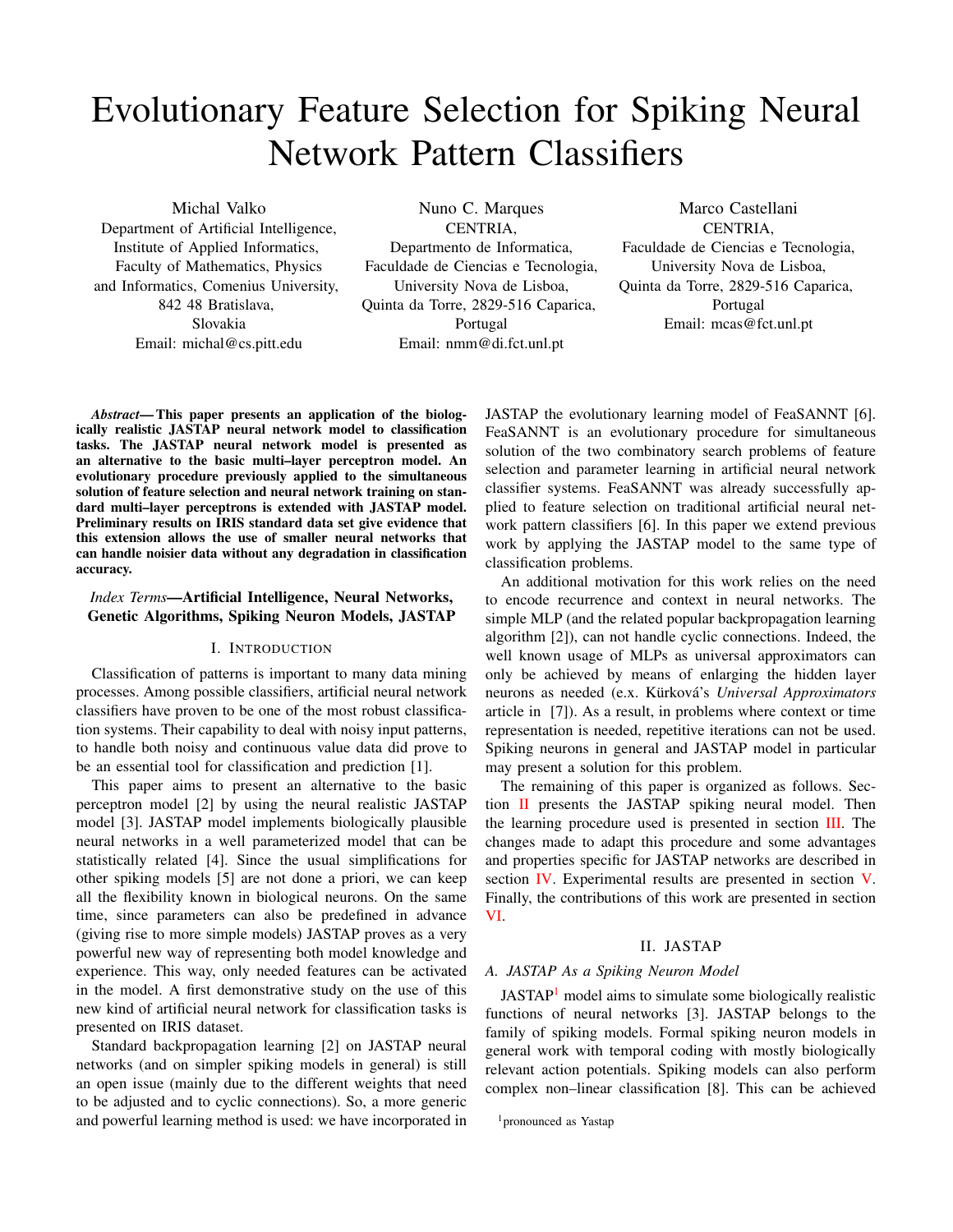with less units (spiking neurons) than with classical rate–coded networks (please see section [V-C\)](#page-5-1).

In this section we briefly present JASTAP model [3] and the parameters used for easier adaptation of this model to classification tasks. More details on the JASTAP model can be found in [3].

#### *B. Model Description*

A JASTAP model is an artificial NN, which consists of JASTAP neurons as the basic elements. A neuron is described with:

• SET OF SYNAPSES As it is usual in any neural network model, an JASTAP neuron is interconnected with its environment by one or more synaptic inputs and a single output (axon). The output can be connected with one or more neuron synapses in the network.

For each synapse we consider:

- INPUT can be internal (connected with axon of other neuron) or external (from the outer environment).
- SHAPE OF POSTSYNAPTIC POTENTIAL (PSP) PRO-TOTYPE — Biological neuron waveform evoked by a spike arriving at a synapse is described in JASTAP model by

$$
PSP(t) = k \cdot \left(1 - e^{-\frac{t}{t_1}}\right)^2 \cdot e^{-\frac{2t}{t_2}} \tag{1}
$$

The waveform inter alia (controlled by parameters  $t_1$  and  $t_2$ ) emulates whether the synapse is located on a soma or on a dendritic tree.  $t_1$  and  $t_2$  can vary from synapse to synapse. They determine the potential decay. For example, [9] mentions  $t_1$  =  $0.3 \text{ ms}$  and  $t_2 = 2.7 \text{ ms}$ . As the neuron carries out the time–and–space summation of the input potentials and due to time discretisation during simulation, a more moderate decay can cause more sophisticated information processing. Therefore, we used  $t_1$  up to  $5 \text{ ms}$  and  $t_2$  up to  $15 \text{ ms}$  (please see figure [1\)](#page-3-0).

- LATENCY the time delay of the synaptic transmission and the axonal conduction. In other words, synapse is silent for the latency time before it starts to translate the input impulse into an action potential.
- SYNAPTIC WEIGHT (SW) a value from  $\langle -1, 1 \rangle$ that represents the strength of the synaptic input. An excitatory PSP belongs to a synapse with a positive SW and an inhibitory PSP to a synapse with a negative one.
- PLASTIC CHANGES Depending of the synapse type, SW can be influenced by some mechanisms, for instance Hebbian learning or heterosynaptic presynaptic mechanism. In future this can be used to enable online learning. In this work this feature of the model is not used, because the learning during information processing phase is not our goal.
- INSTANTANEOUS MEMBRANE POTENTIAL (MP) a quantity within the  $\langle -1, 1 \rangle$  range, determined as the sum

of PSPs limited by the non–linear function (figure [2\)](#page-3-1)

$$
MP(t) = \frac{2}{\pi} \cdot \operatorname{atan} \left( \sum_{\text{synapses}} PSP(t) \right) \tag{2}
$$

- THRESHOLD  $\theta$ , a value from  $\langle 0, 1 \rangle$  that determines the limit for firing.
- SPIKE FREQUENCY the spike frequency is restricted by the absolute refractory period. This is managed by setting minimum  $I_{\min}$  and maximum  $I_{\max}$  inter–spike interval for the firing pattern. The standard value we use is  $I_{\min} = 1$  ms for the lowest and  $I_{\max} = 10$  ms for the highest value. The actual inter–spike interval  $I_a$  is determined as:

$$
I_a = I_{\text{max}} - (I_{\text{max}} - I_{\text{min}}) \cdot \frac{2}{\pi} \cdot \operatorname{atan}\left(\frac{\text{MP} - \theta}{1 - \text{MP}}\right) \tag{3}
$$

The spike frequency condition does not allow the neuron to fire sooner, even if the MP exceeds the threshold.

#### *C. Tasks Where JASTAP Has Already Succeeded*

JASTAP was primarily designed to model real information flow in human brain. Until now, most experiments with JASTAP intend to prove this behavior. On one hand, [10] shows that the JASTAP networks can handle (even noised) information coded in temporal patterns. On the other hand, [11] shows its ability to recognize and distinguish different spike rates. This is particularly interesting since the standard MLP weights can be seen as the mean spiking rate concept.

JASTAP model also presents several capabilities that are related with the Gamma distribution [4]. Gamma distribution was chosen for experiments because of biological evidence of its plausibility [12]. The results showed that the JASTAP models are able to make decisions about features (mean rate, coefficient of variation) of Gamma distribution even with very few neuron units. Moreover [4] explored evolved networks and described at low–level how the actual decisions are made.

#### III. FEASANNT

#### <span id="page-2-0"></span>*A. What Is FeaSANNT?*

One of the major problems in the use of ANNs is to train the frequently large set of parameters (that is, the connection weights). Because most of ANN weight training procedures are based on gradient descent of the error surface, they are prone to sub-optimal convergence to local minima. Due to its large number of parameters, JASTAP model is particularly sensible to this problem. Also, since standard backpropagation learning [2] is still an open issue in spiking neural networks and in JASTAP neural networks in particular, we have applied a more powerful learning model for this problem.

Global search techniques such as evolutionary algorithms (EAs) or simulated annealing are known to produce more robust results in difficult search spaces such as the one presented by JASTAP model. FeaSANNT is an evolutionary procedure for simultaneous solution of the two combinatorial search problems of feature selection and parameter learning for artificial neural network classifier systems [6]. Because FeaSANNT incorporates the use of an embedded approach,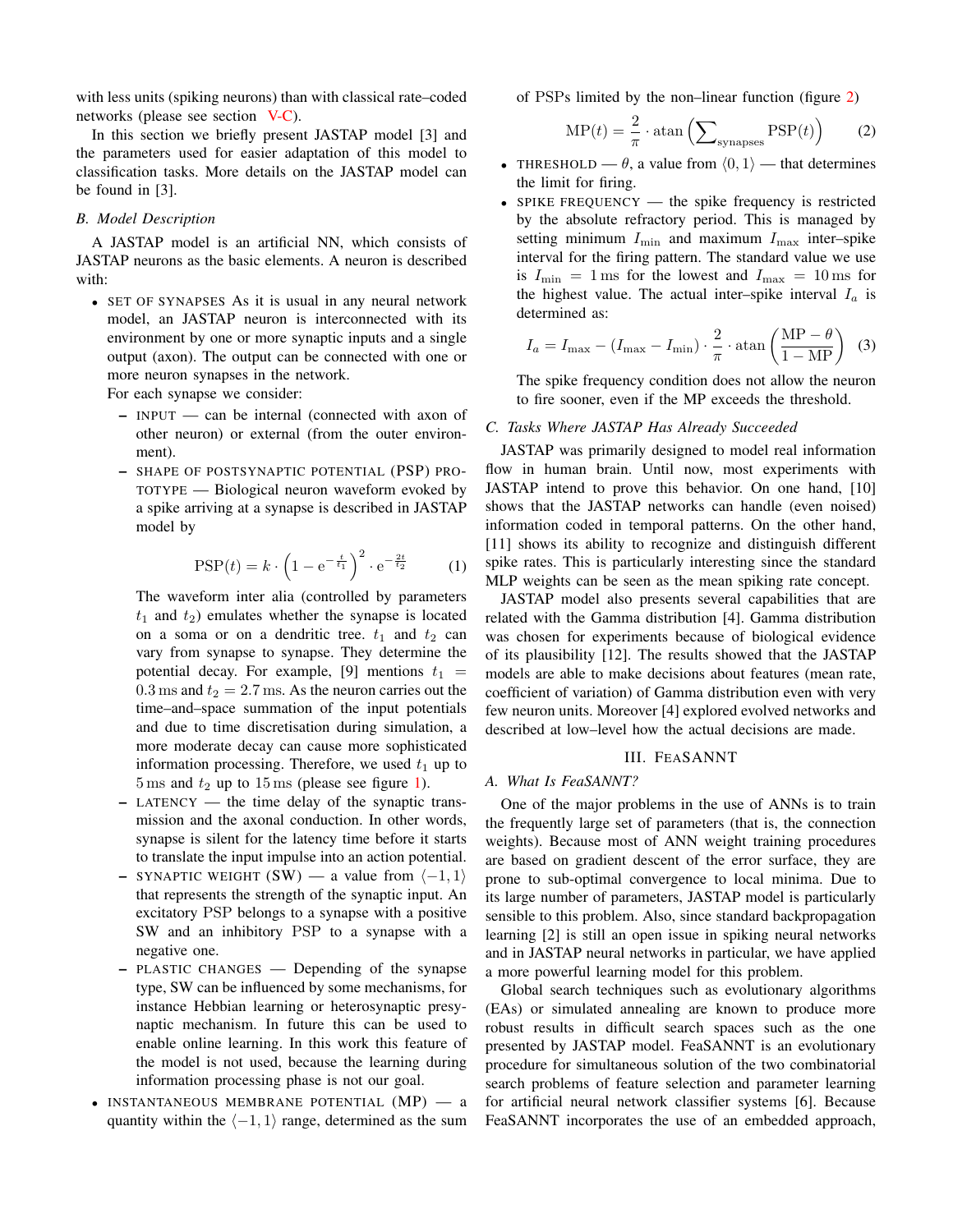

<span id="page-3-0"></span>1: Postsynaptic potential (PSP) with different waveform inter alia.



<span id="page-3-1"></span>2: Limiting non–linear function

both feature selection and NN parameter learning can be achieved at (relatively) reduced computational costs.

#### *B. Feature Selection in an Embedded Approach*

Feature selection can be regarded as a search problem in the discrete space of the subsets of data attributes. Unfortunately, due to the often large set of attributes and their interactions, selecting the optimal feature vector is usually difficult and time consuming. Once again, the search space is noisy, complex, nondifferentiable, multimodal and deceptive and the results are strongly related to the type of classifier system used. However, as pattern classification is based on the information carried by the feature vector, feature selection has a crucial impact on the classifier accuracy, learning capabilities and size. The problem of defining the feature vector stems from the uncertainty about which set of attributes best characterises the data patterns. Finding the optimal one requires removing unnecessary, conflicting, overlapping and redundant features in order to maximise the classifier accuracy, compactness and learning capabilities. Due to the often large number of attributes, searching exhaustively for the best subset is impractical.

Most of current feature selection algorithms either select variables by ranking them according to statistical, geometrical or information theoretical measures or directly evaluate subsets of features by running the induction algorithm and taking the classification accuracy as fitness measure. While the former approach is faster but liable to unforeseen failure as it does not take into account the classifier system, the latter usually implies extensive trial and error guided by hill climbing of the optimisation landscape [13]. Moreover, due to the locality of the search method, algorithms following the second approach are likely to be led astray by noise or to get trapped into secondary peaks of performance.

Two main approaches are customary for selection of the

input vector of features, the filter approach and the wrapper approach [13]. The former pre-processes (filters) the initial set of attributes based on desirable properties such as orthogonality or information content while the latter evaluates each candidate feature vector on the learning results of the classifier. Feature extraction routines embedded in the learning algorithm (embedded approach, [13] were also reported even though their application is so far less common. While the filter approach is prone to unexpected failures since it completely ignores the induction algorithm, the wrapper approach involves a far more severe computational effort that may hinder adequate exploration of the search space. Moreover, since the learning results are often dependent on the initialisation of the ANN weights, the latter approach must take into account possibly inaccurate evaluations of the candidate solutions.

FeaSANNT implements an embedded approach in an evolutionary feature selection paradigm. The search is guided by using GAs for learning how to mask inputs. Including the selection of the input features into the learning algorithm of the classifier avoids the computational overheads of repeating the whole ANN training procedure for every evaluation of an individual.

This paper reports on the extension of FeaSANNT model to handle JASTAP Spiking Neural Networks. FeaSANNT's embedded approach was found as particularly useful when a genetic algorithm was used for evolution as well as for learning. This way we were able to use the global nature of the evolutionary search to avoid being trapped by sub– optimal peaks of performance while learning both the best set of features, neuron threshold, synapse weights and synapse latencies.

#### *C. What has been already done?*

Previous experiments with FeaSANNT [6], shown that the simultaneous evolution of the input vector and the ANN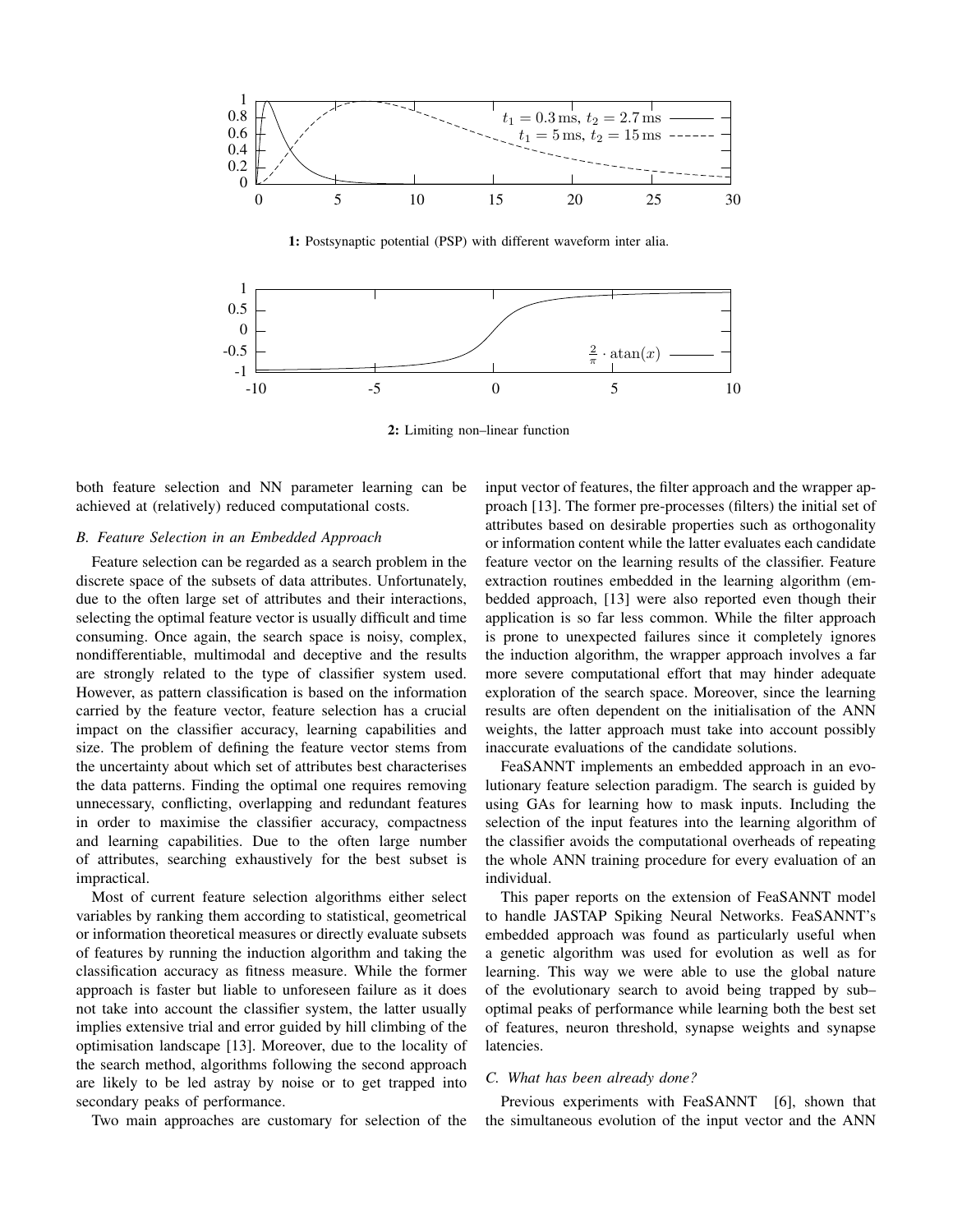weights allows significant saving of computational resources. FeaSANNT algorithm was applied on the popular multi–layer perceptron classifier. Also several experiments were preformed on six real–world numerical data sets that gave accurate and robust learning results. Significant reduction of the initial set of input features was achieved in most of the benchmark problems considered. Examination of the evolution curves revealed selection of the optimal feature vector takes place at an initial stage of the search. FeaSANNT seemed also to compare well with other classification algorithms in the literature. However, the proposed algorithm entails lower computational costs due to the embedded feature selection strategy.

#### <span id="page-4-0"></span>IV. USING JASTAP NN MODEL FOR PATTERN **CLASSIFICATION**

#### *A. Expected Benefits*

Expected benefits of spiking models, like JASTAP for pattern recognition (together with feature selection), include:

*a) Smaller network structures:* As stated previously, when compared to MLP, JASTAP neurons should require a smaller number of units. There is already some evidence that the decrease in number of neuron units can be seen even in the simple XOR problem [8] when using Spike Response Model [14].

*b) Noise filtering:* In [10] authors point out that JASTAP is able to extract information with *background spiking noise*. In section  $V$  it will shown how much noise JASTAP model can bear when applied to the IRIS dataset. We will be especially interested in processing data with Gamma noise, as this kind of noise that is biologically relevant [12].

*c) Results amenable to analysis:* A smaller number of units and detailed processing (temporal coding instead of rate coding) give us a chance to take an insight to internal operations at the level of synapses. Simply speaking, we will try to *decode* what is the evolved network actually doing.

#### <span id="page-4-1"></span>*B. Encoding Variables into Spike–Time Patterns*

Encoding processed data into time patterns is still an open issue even for Neurophysiology. For example, it is not clear if the temporal [15] or rate coding representations play a crucial role in information processing [16].

We found a first mention to this issue in [8]. Authors used *receptive fields* to transform real–world data into patterns. Although this approach can be neurologically plausible, for our (FeaSANNT) purposes it was decided to use a *repetitive* encoding when the same inter–spike interval representing the data value is repeated as an input to input neuron. When the mask element is applied to a particular input, that neuron just receives an empty input train.

Every input is associated with one input neuron as an external synapse. Spike potentials for input neurons are precalculated from input data in such a way that the inter–spike lengths are linearly dependent on the data value (in the range of 5–15 ms). If no noise is taken into account interspike intervals corresponding to one input train are the same. When we test the noise handling, each interspike interval receives a value chosen from the Gamma distribution. This kind of noise is considered as more biologically relevant (rather than applying noise to a particular value) because it indicates cumulative noise during information processing over several neurons (fig. [3\)](#page-5-2).

Decoding to output can be simple. The following method is used: Some neurons in the network are designated as the *output* neurons. When any of the output neurons fire, they are taken as a *hot–spot* network decision. The meaning of the decision is task–dependent. Thereafter the simulation in progress can be stopped, because the subsequent activity has no impact on the final decision.

#### *C. Designing Fitness Function for JASTAP Classification*

During the tests preformed the selection of fitness function was a crucial step when evolving (recurrent) JASTAP networks. The fitness function was crucial not only for the number of iterations for evolution (i.e. the time the network took to learn), but also in effectivity of learning.

In the first place, the simple successful ratio based fitness functions gave very poor results. A problem with these functions is that they cannot distinguish between networks with no response from those which are able to fire (even if not correctly). Furthermore local minima are common in these cases. This is the consequence of the emergence of the individuals responding to all inputs in the same way. To avoid such problems it was created a fitness function that favors the following criteria:

- *early* or non–silent *responses* on input pattern can be classified as incorrect.
- *heterogeneousness*: A network responding (correctly) to many patterns from various classes is better that than a network that can correctly respond to only one. (With same overall ratio).
- *selectivity*: we should evaluate with higher fitness networks responding mostly correctly to one class, even if responding randomly (or not responding) to the other classes. Indeed these networks exhibit selectivity to some class are better that networks which respond to all patterns in the same way (this is often case, when a population is initialized with random weights).
- For datasets with many classes, individuals responding in several classes should be evaluated with higher fitness.

A linear combination of the several (sub–)fitness criteria stated above was used for the final fitness function. First, by favoring small differences in correct responses:

$$
c_1 / \Big(1 + \varepsilon - \sum_{i \in \text{classes}} (\text{correct-ratio}[i])\Big)
$$

Second, heterogeneousness and selectivity is maintained by emphasizing the minimal fitness, i. e. the fitness based on minimal (with respect to classes) correct responses:

$$
c_2 / \Big(1 + \varepsilon - \min_{i \in \text{classes}} (\text{correct-ratio}[i])\Big)
$$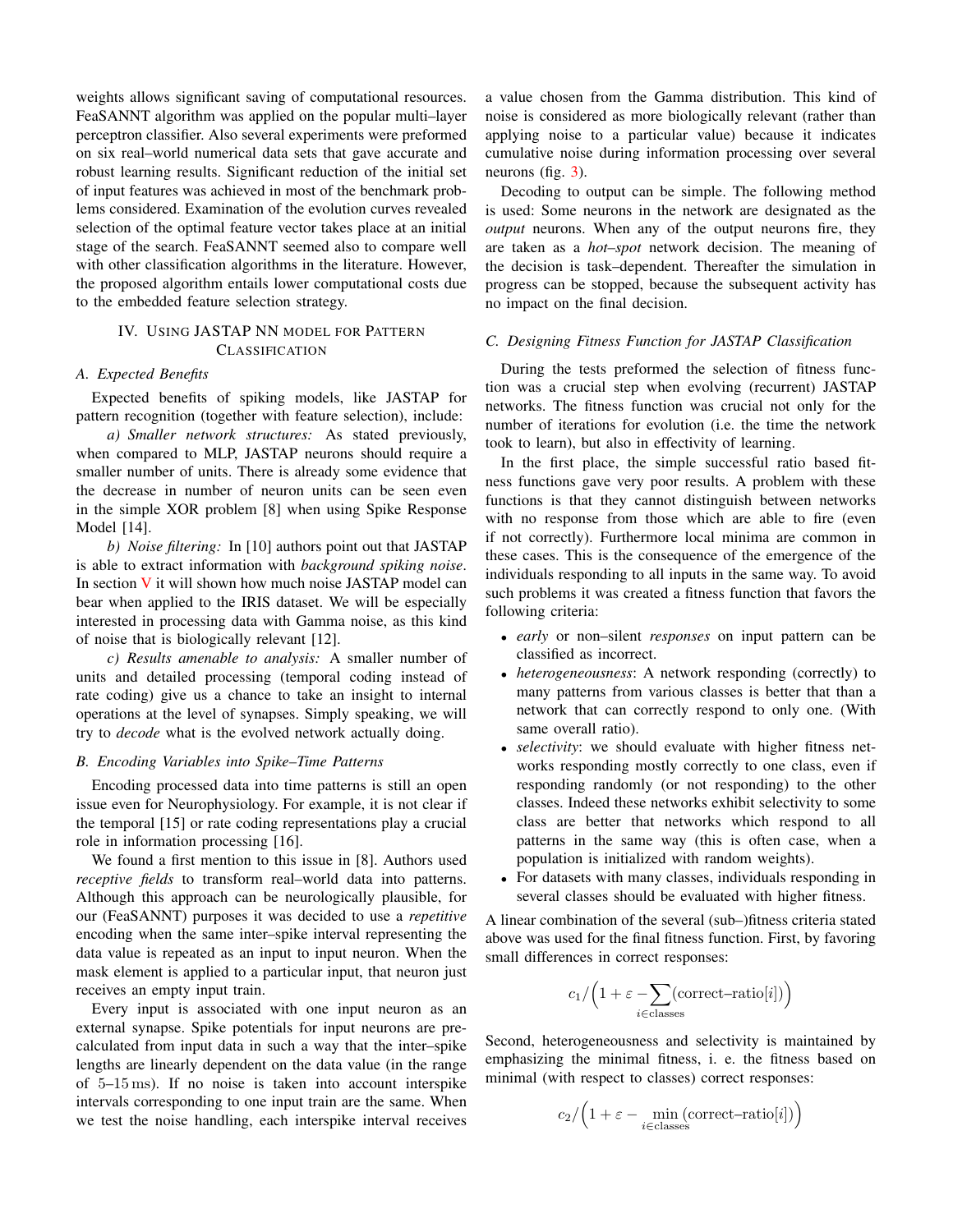

<span id="page-5-2"></span>3: Example of encoding data to temporal code: first iris–setosa training example (i.e. [5.1, 3.5, 1.4, 0.2] scaled to [7.2, 11.3, 5.7, 5.4]). Each row represents an input to 1 of 4 input neurons. Data are scaled to 5–15 ms and repeated over time period of 300 ms. Every interspike–interval is noised with  $\pm 1$  ms of Gamma noise.

Finally, to handle and favor ability to respond in multiclassed datasets, the function gives little credit when the network is able to respond correctly in any pair of classes.

$$
c_3 \cdot \!\!\! \sum_{i \neq j \in \text{classes}} \! \min(\text{correct-ratio}[i], \text{correct-ratio}[j])
$$

Experiments were carried out with the values  $[c_1, c_2, c_3] =$  $[1, 30, 7]$ .

#### V. RESULTS AND COMPARISONS

#### <span id="page-5-0"></span>*A. IRIS Data Set*

In order to evaluate results the JASTAP in FeaSANNT framework was tested on IRIS UCI ML [17] well-known benchmark problem. Inputs were converted into temporal code as described in section [IV-B.](#page-4-1)

The Iris data set was firstly presented in a statistical study for determining the classification of three sets of flowers. The classification set has three distinct classes of plants and four numeric features (corresponding to the petal and sepal width and length). A sample of 150 examples were collected (50 for each class). Only one class is linearly separable from the remaining ones, because some data points on the other two classes are intersecting each other (however most of data points are fairly distinct). From statistical evidence only the measures of petal width and length are enough for classification.

In FeaSANNT algorithm only two features were selected with an average accuracy of 94.7. By using the four features with an MLP with backpropagation learning 96.2% of accuracy were achieved.

#### *B. Set–Up*

*1) Chromosomes:* Structure is not evolved so the individual consists of chromosome defining values subject to evolution and the binary mask for feature selection. Gray binary coding was used for the chromosome network values. The evolution of neuron thresholds and synapse weights and latencies is crucial for network function. Following results of [4], JASTAP is not evolved for PSP's  $t_1$  and  $t_2$  parameters  $I_{\min}$  and  $I_{\max}$  defining bounding firing periods. Table [II](#page-5-3) displays used JASTAP setup.

*2) Evolutionary Algorithm:* Selection is made in an elitism–like manner: Recombined individuals are evaluated with the same examples as their parents and then the best part (a half) of all chromosomes (parents and offspring together) is taken as the next population.

| feature                       | min value           | max value          |
|-------------------------------|---------------------|--------------------|
| synapse weight                | $-1$                |                    |
| synapse latency               | 0 <sub>ms</sub>     | $40 \,\mathrm{ms}$ |
| synapse waveform $t_1$ value  | 5 <sub>ms</sub>     |                    |
| synapse waveform $t_2$ value  | $15 \,\mathrm{ms}$  |                    |
| neuron threshold              |                     |                    |
| minimal neuron firing period  | 1 <sub>ms</sub>     |                    |
| maximal neuron firing period  | 10 <sub>ms</sub>    |                    |
| maximal network response time | $300 \,\mathrm{ms}$ |                    |

<span id="page-5-3"></span>II: Parameter boundaries used for evolution

| feature               | value   |
|-----------------------|---------|
| trials                |         |
| generations           | 100-500 |
| population size       | 100     |
| values crossover rate | 0.7     |
| values mutation rate  | 0.05    |
| mask mutation rate    | 0.05    |

III: Parameter settings of evolutionary algorithm

#### <span id="page-5-1"></span>*C. Results*

*1) Iris data set:* This experiment on IRIS data set aimed at showing the potential of JASTAP due to the smaller number of neuron units needed for good classification. Therefore the hidden layer was totally dropped leaving only 7 neurons in structure (4 for inputs and 3 for outputs). In addition we interconnected neurons in input layer to enable mutual information exchange and recurrence. The results are shown in table [IV.](#page-6-1) BPrule stands for classical BP algorithm [2]. ANNT and FeaSANNT refer to the EA algorithm either disabled or enabled feature selection module [6]. Present results are in



4: Iris network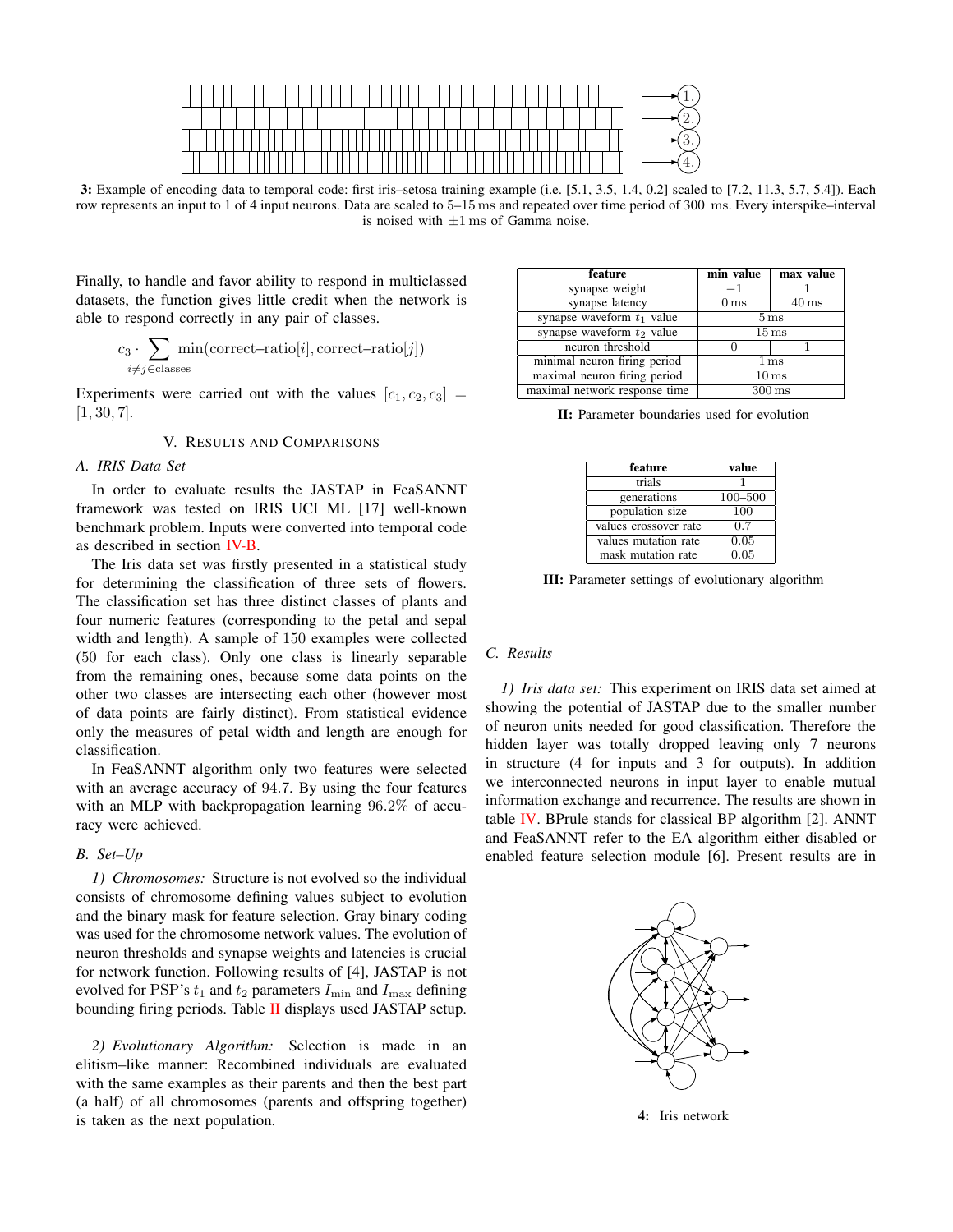| name                                      | source                                                   | size           | tures<br>. വവ | elgecac<br>лазэсэ | training set                                    |
|-------------------------------------------|----------------------------------------------------------|----------------|---------------|-------------------|-------------------------------------------------|
| lrıs<br>and the control of the control of | $\sim$ $\sim$<br>$ -$<br>и<br>19.ZH<br>$\overline{1111}$ | $\sim$<br>. 50 |               |                   | 80<br>$\sim$<br>$\cdots$<br>$\%$<br>чон.<br>.aı |

I: Data sets

| iris              | <b>BPrule</b> | <b>ANNT</b> | <b>FeaSANNT</b> | <b>FeaSTAP</b> |
|-------------------|---------------|-------------|-----------------|----------------|
| hidden layer size |               |             |                 | no             |
| inputs            |               |             | 1.5             |                |
| accuracy          | $96.2 \%$     | 95.3%       | 94.7%           | 100 %          |
| iterations        | 700           | 300         | 400             | 300            |

<span id="page-6-1"></span>

| <b>IV</b> : Iris data set |
|---------------------------|
|---------------------------|

| <b>Noised Iris</b> | noise<br>no | $1\% \approx 0.1$ ms | $10\% \approx 1$ ms |
|--------------------|-------------|----------------------|---------------------|
| hidden layer size  | no          | no                   | no                  |
| inputs             |             |                      |                     |
| accuracy           | 100 %       | $100\%$              | 100 $%$             |
| iterations         | <b>200</b>  | 200                  | 300                 |

V: Noised Iris data set

#### FeaSTAP<sup>[2](#page-6-2)</sup> column.

*2) Handling the noise:* JASTAP model was designed to be as detailed as it is needed to simulate biorealistic functions in reasonable way. With this in mind, we have conducted experiments to test the noise handling during classification (please see subsection [IV-B\)](#page-4-1). To keep on being biologically inspired we have used the noise generated from Gamma distribution. The noise value in cortical spike times is about 1–2 ms [5] what is about 10  $\%$  due to our encoding. Such a noise can be generated from  $\mathscr{G}(\alpha = 25, \beta = 0.8)$  Smaller amounts of noise (at the 1 % level) were also tested.

Gamma distribution generators GS<sup>∗</sup> and GKM1 from [18] were used. These generators use a combination of the acceptance–rejection, composition and inverse transform methods.

This results show that noise levels until the 10 % level don't reduce the classification quality. However the problem becomes more difficult to learn on the 10 % noise level. By increasing the noise level beyond this limits classifier accuracy starts being compromised. It should be noted that noise was applied to each inter–spike interval independently (even in the same input train).

#### VI. CONCLUSIONS

<span id="page-6-0"></span>This paper main goal is to show that the basic perceptron model can be replaced by the biologically realistic JASTAP neural network model for classification tasks. In order to do so, an evolutionary procedure for simultaneous solution of feature selection and for JASTAP neural network parameter adjusting was used.

Preliminary experimental results show that not only JASTAP seems to be able to deal with the same learning problems with smaller neural networks, but also JASTAP unique features enable the insertion of artificially generated noise into the learning set without degrading learning performance. Indeed, results on the Iris standard data set [17] use smaller neural networks without compromising accuracy. Also, noise was artificial inserted into training data without any degradation in classification accuracy. However, it was noticed that the feature selection was not so significant as in original FeaSANNT work. The JASTAP network seems to use the spike potentials even from irrelevant inputs just to improve precision. This is probably the reason why 100% precision is achieved on the IRIS data-set. Since this data set is known not to be fully separable, this high value is probably due to a statistical abnormality either in sample data or in the evaluation procedure. Anyway, care should be taken on future experiments to avoid opportunistic overlearning strategies.

Although not discussed in the paper, the behavior of the evolved networks for IRIS classification was also studied. Indeed, it was observed that the networks do the classification by emphasizing differences in the features correlating with the classes *petal length* and *width*.

A major problem with JASTAP learning model was the computational time it took to learn. This paper is presenting a learning model for a difficult problem: there are several parameters to tune, time is directly simulated and we are performing feature selection. As a result the learning of more complicated networks or problems causes very slow learning (i.e. the number of iterations per unit of time decreases). In future work we hope to overcome some of these problems by improving the time simulation and by restricting more the parameters that should be learned. Running FeaSANNT procedure in parallel should help to reduce learning times.

Also in future work, we hope to use JASTAP neural networks to represent logic models as neural networks. Recent work presents the so called neuro–symbolic networks [19]. These systems provide simple ways to represent predicate logic programs as MLP neural networks [20]. Unfortunately, providing simple and adjustable structures for encoding previous knowledge or algorithms in a neural network is a difficult task (e.x. Siegelmann's *Neural Automata and Analog Computational Complexity* article in [7]). Probably a more compact and modular JASTAP neural network would provide a good solution for this problem. In such a neural network, the architecture and some set of weights and parameters will be fixed for encoding background information. For that the relations of the JASTAP model with Gamma distribution [4] should also be studied.

<span id="page-6-2"></span><sup>2</sup>FeaSTAP means JASTAP in FeaSANNT